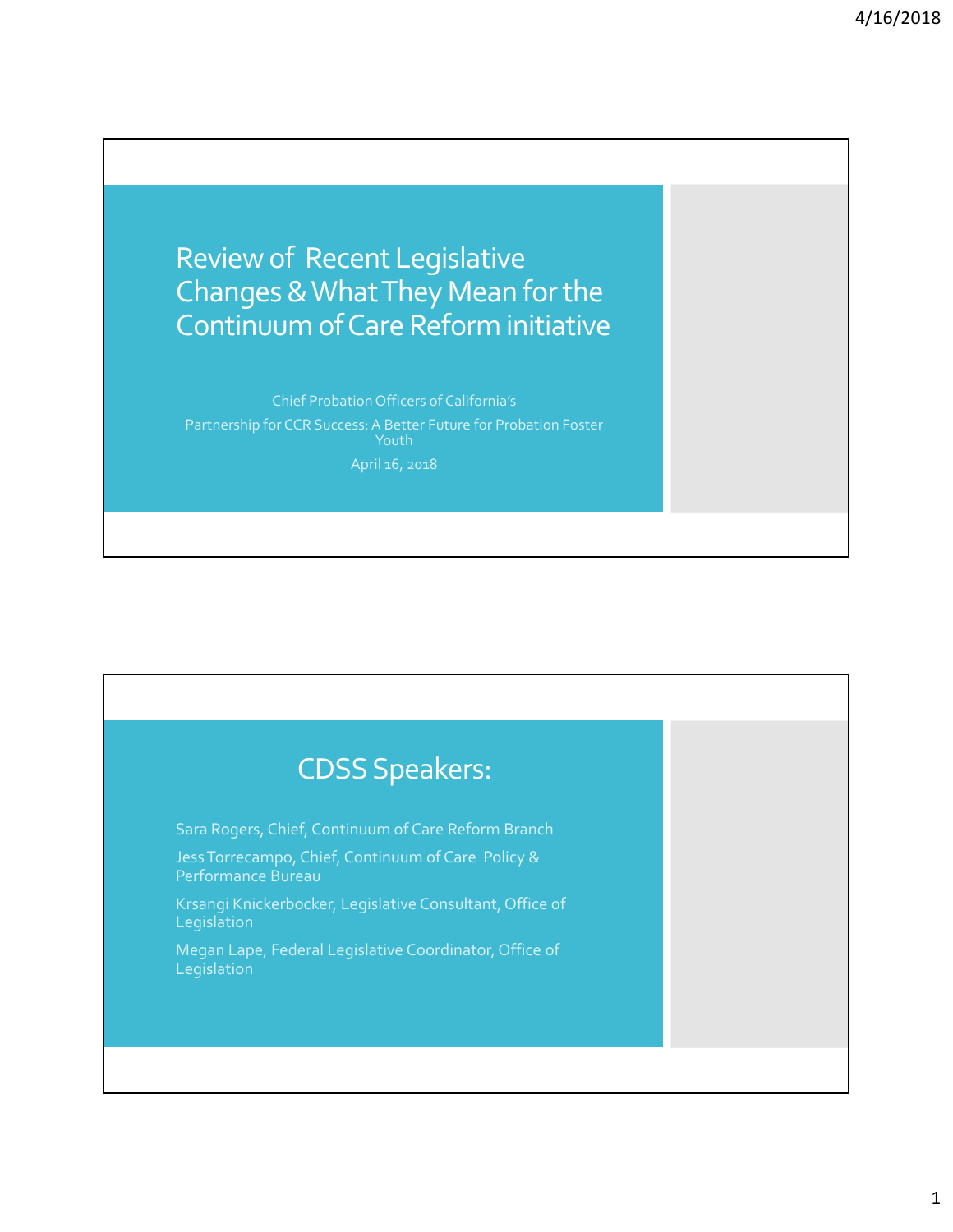

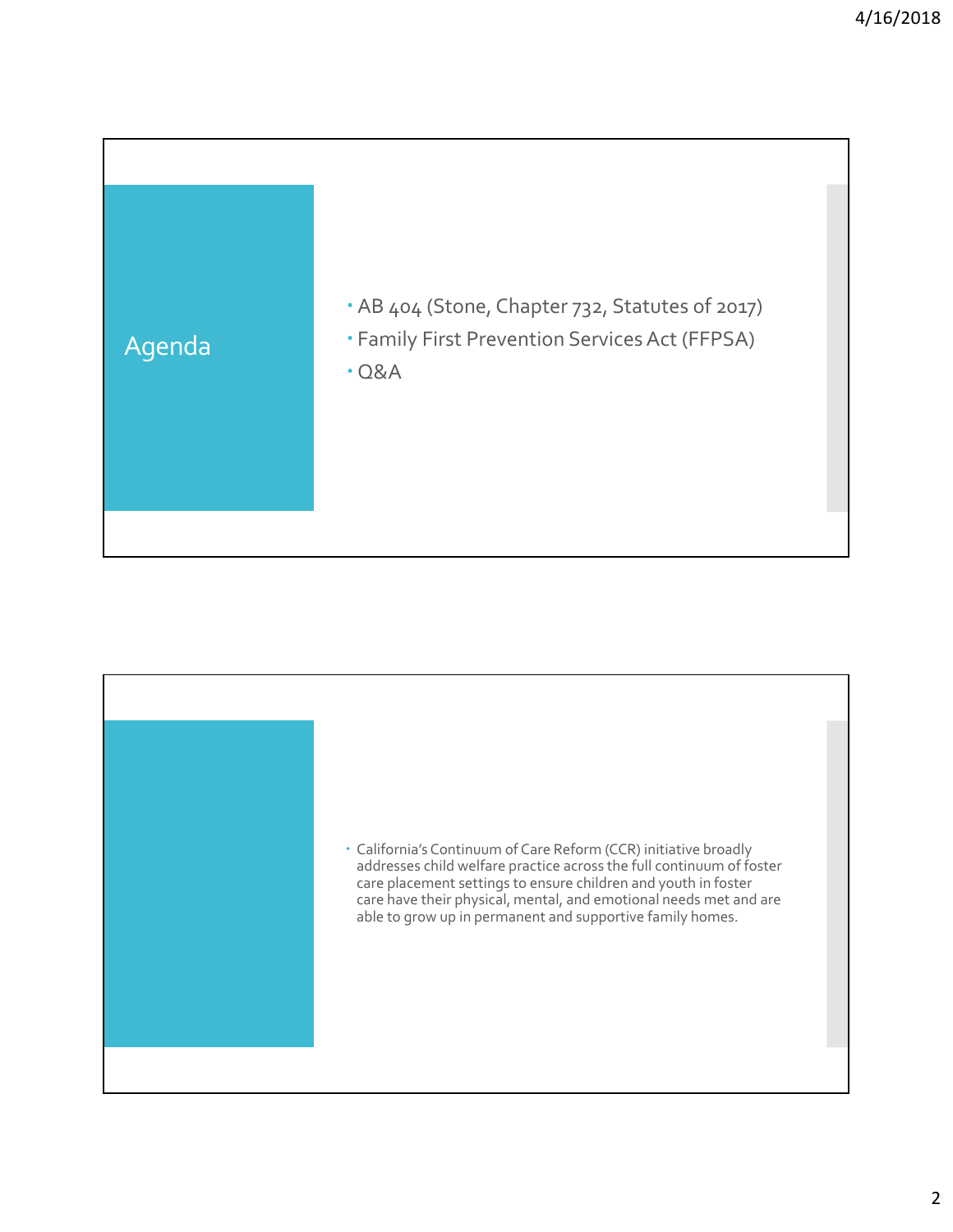

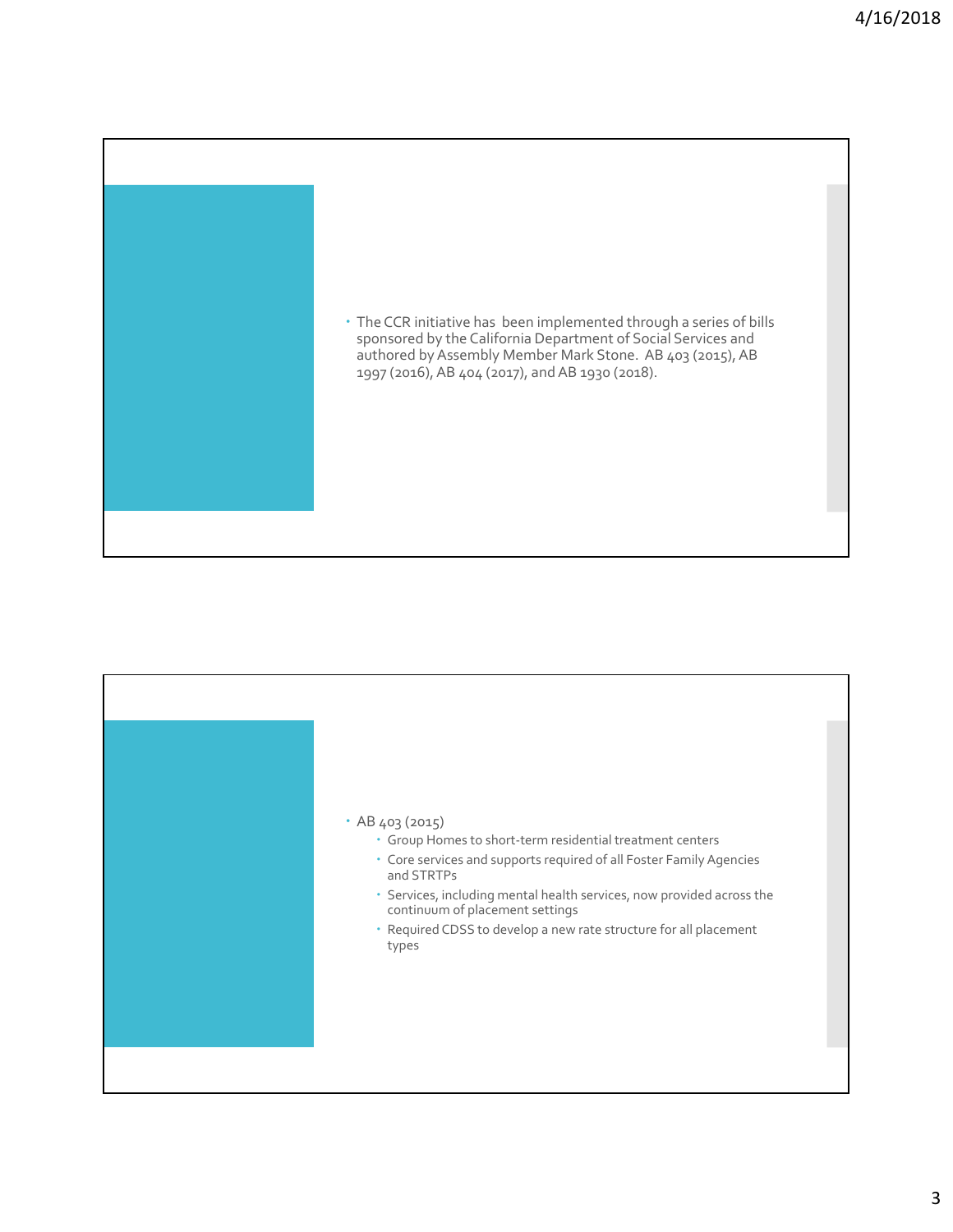## AB 1997 (2016)

- Codified the detail of requirements for STRTPs
	- mental health program approvals by DHCS
	- eligibility criteria for placements through the interagency placement committee (IPC) process
	- clarified the accreditation process and timeline, including status updates
	- letter(s) of support from county placing agencies
	- program statement requirements, including detail on transition plans and maintaining continuity of care
	- For probation youth 13 years of age and older, a 12 month instead of 6 month placement review

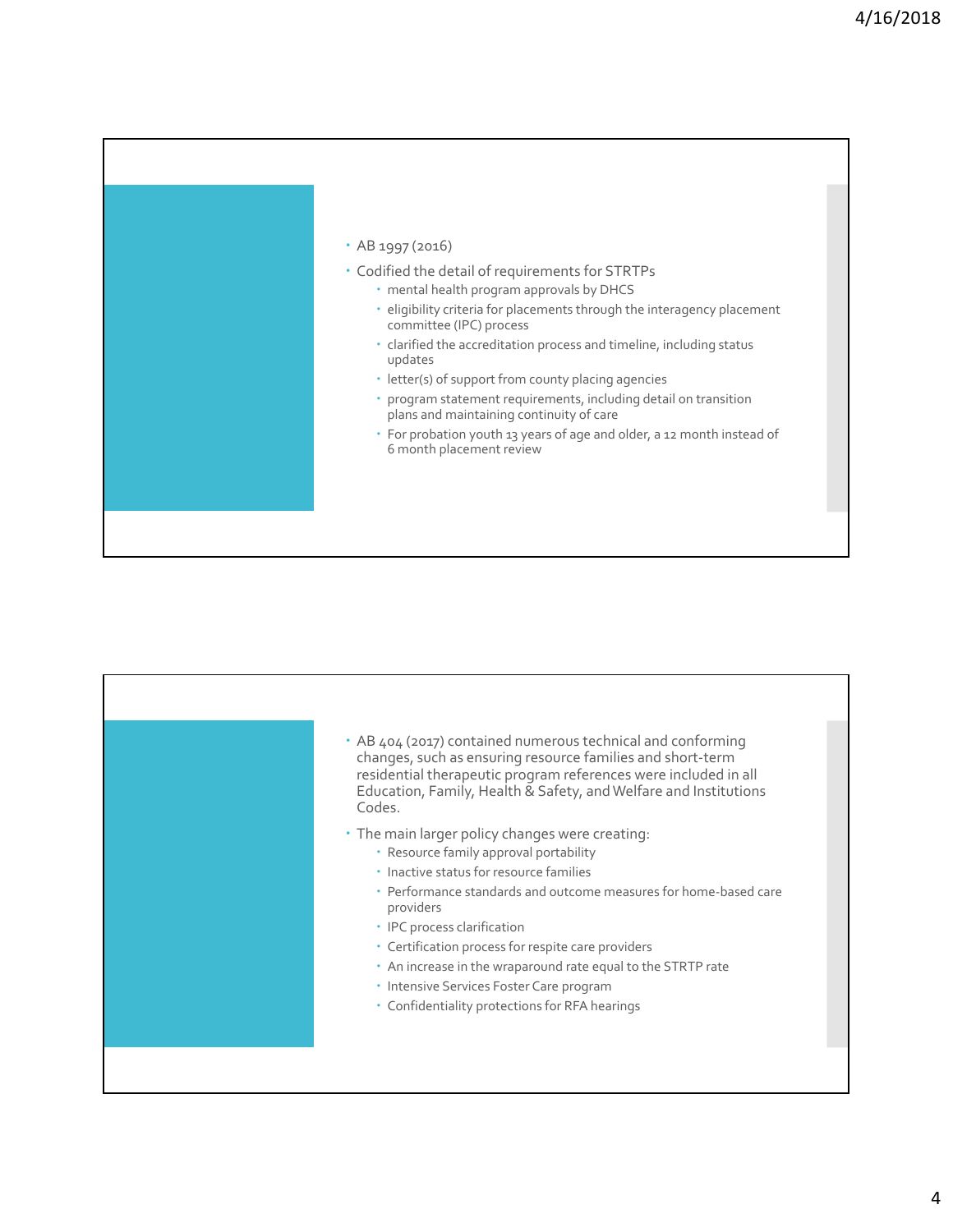

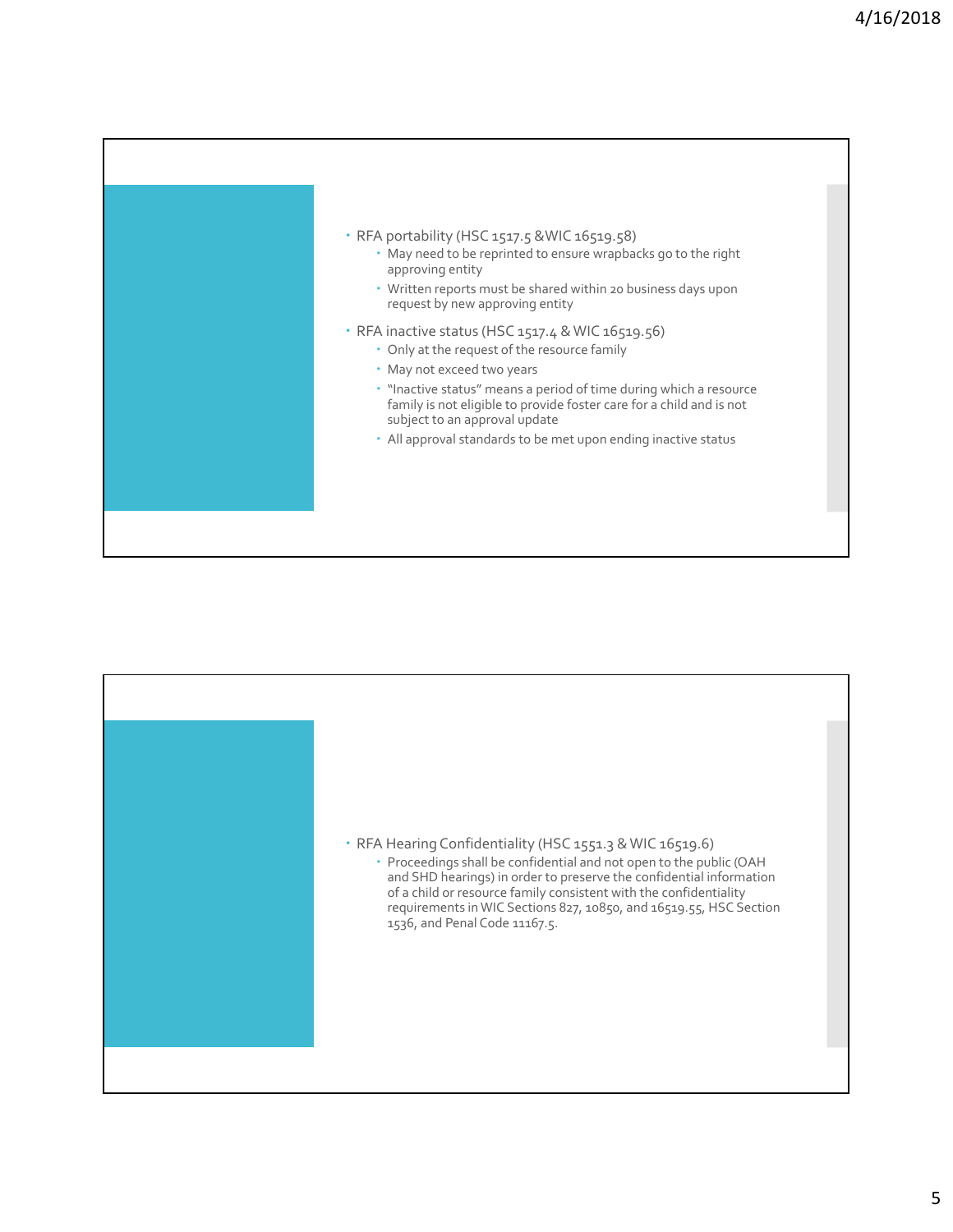

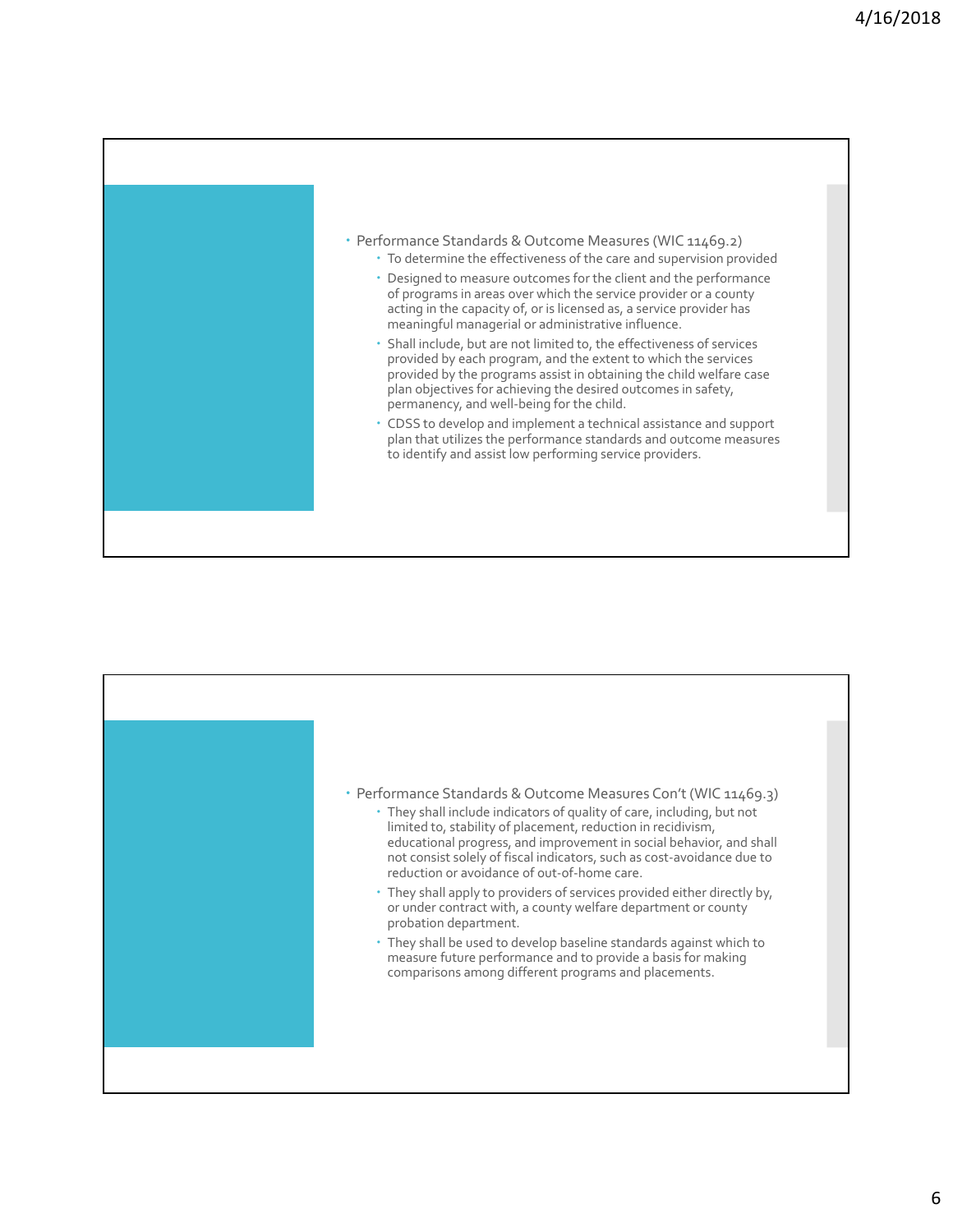

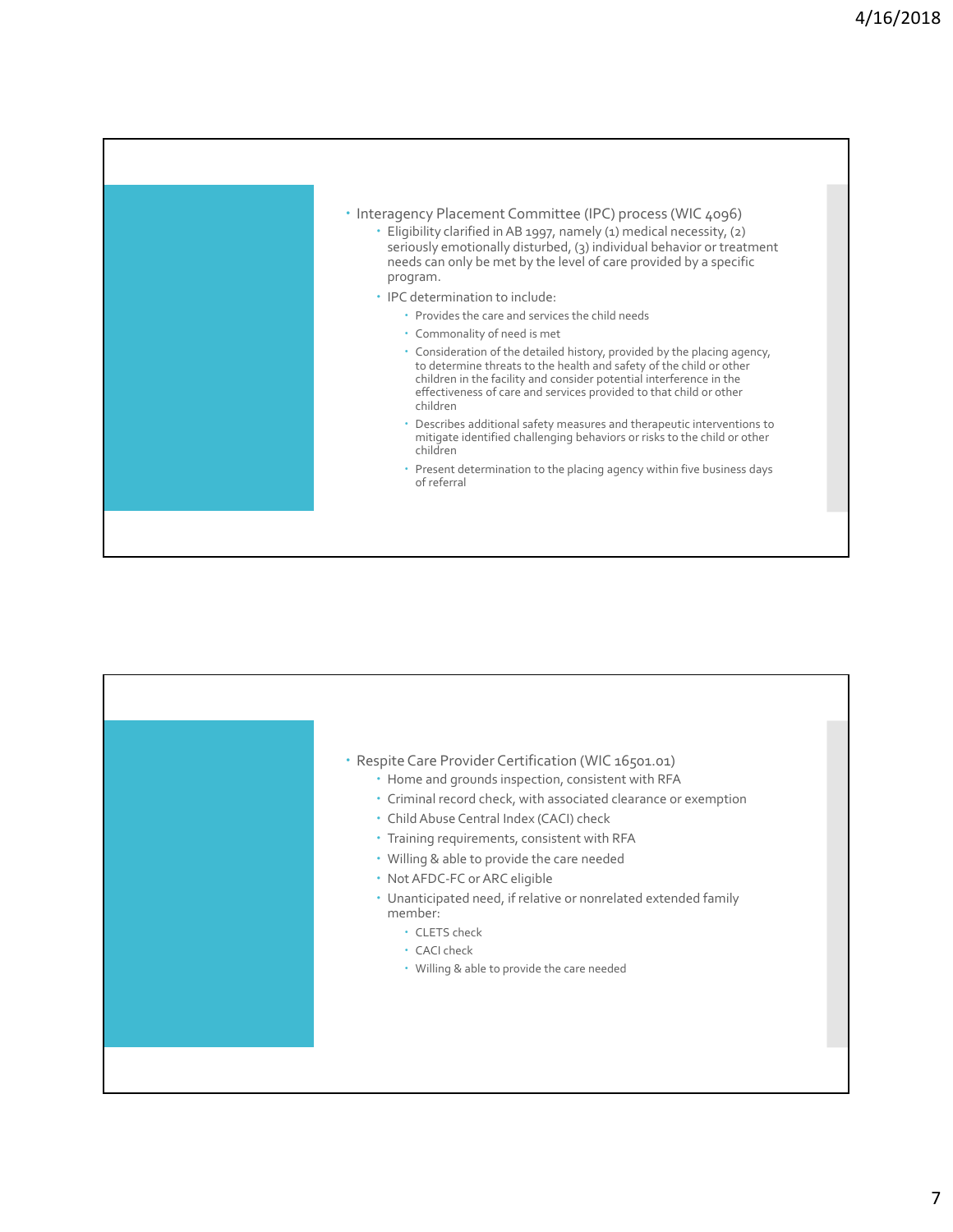

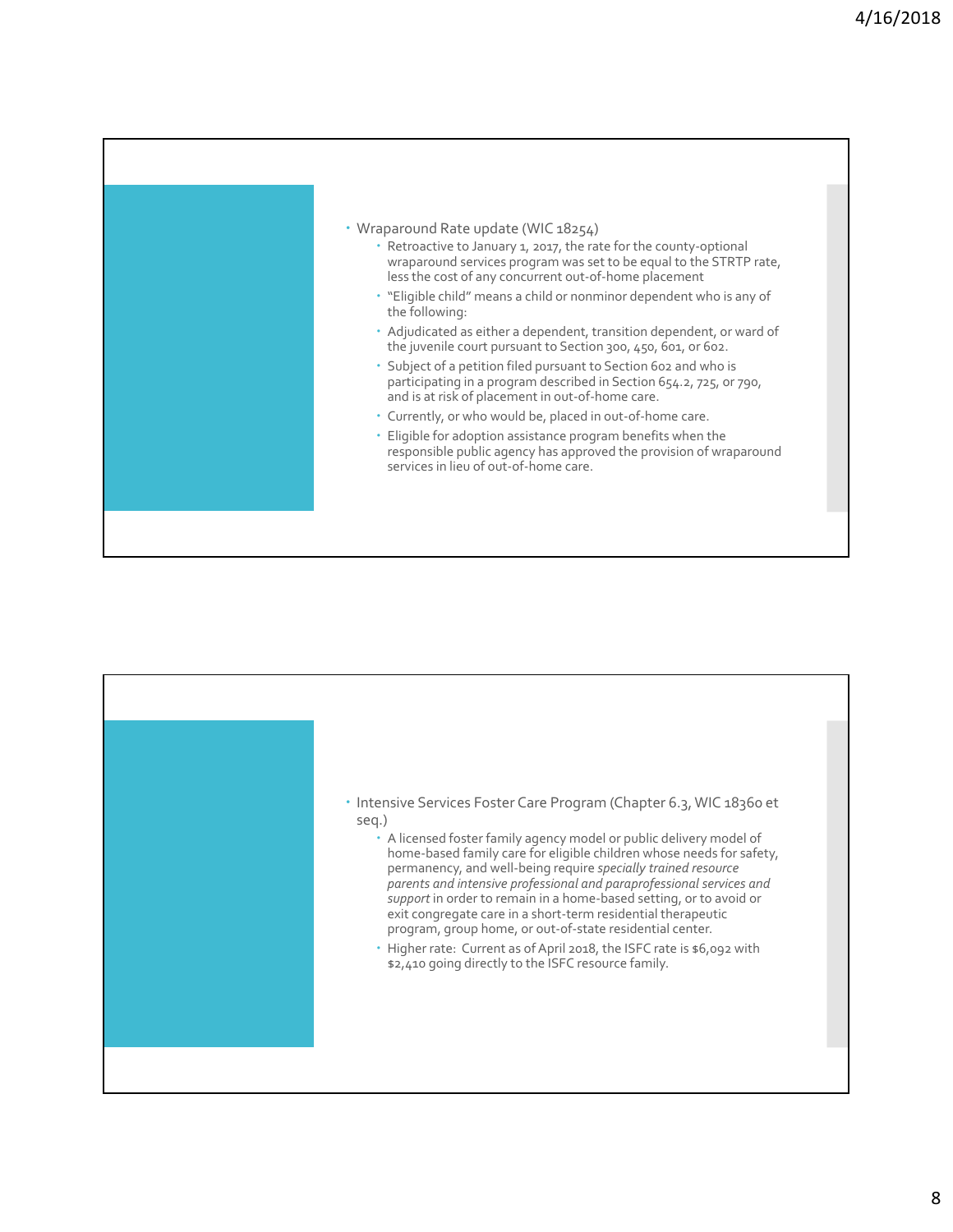

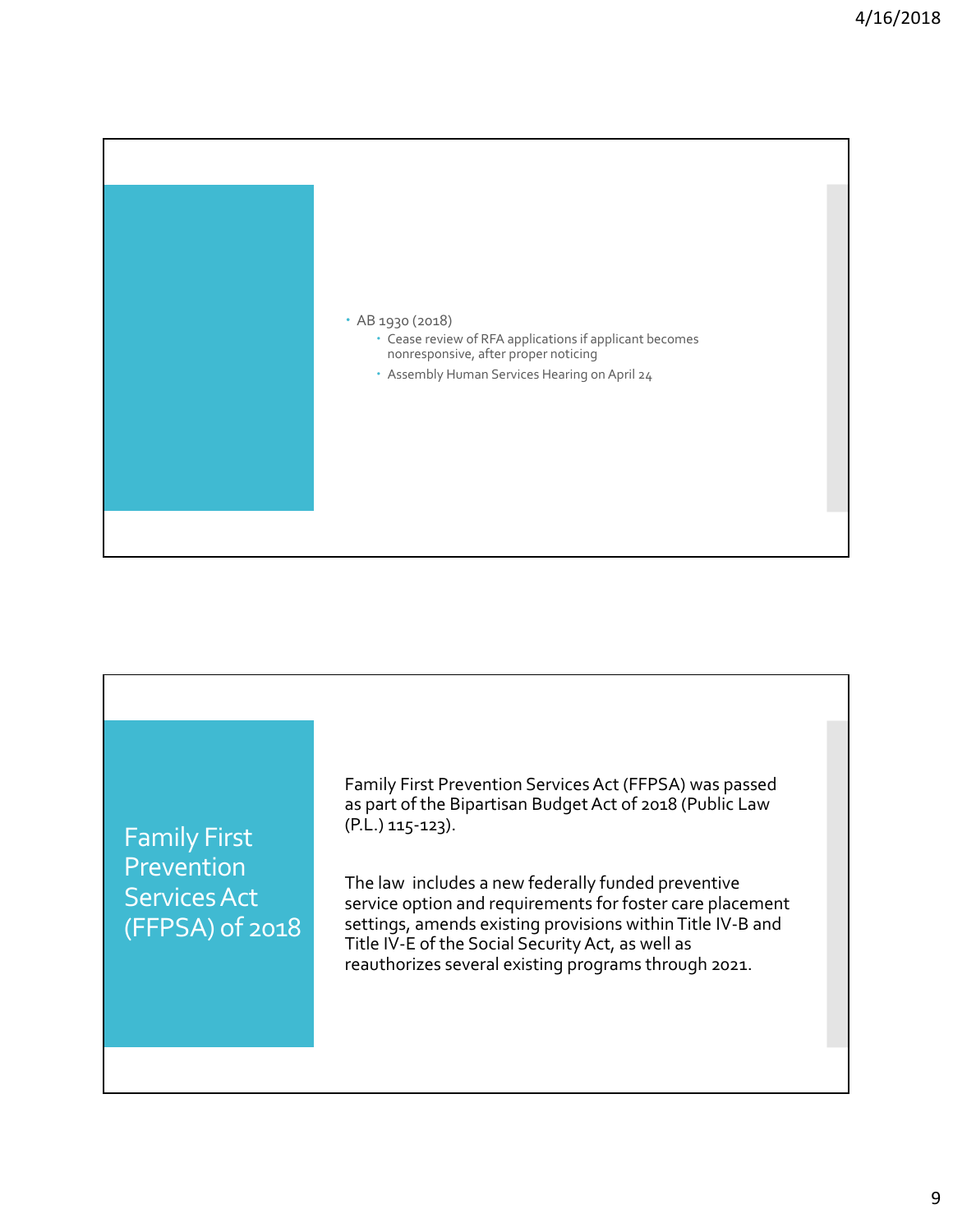

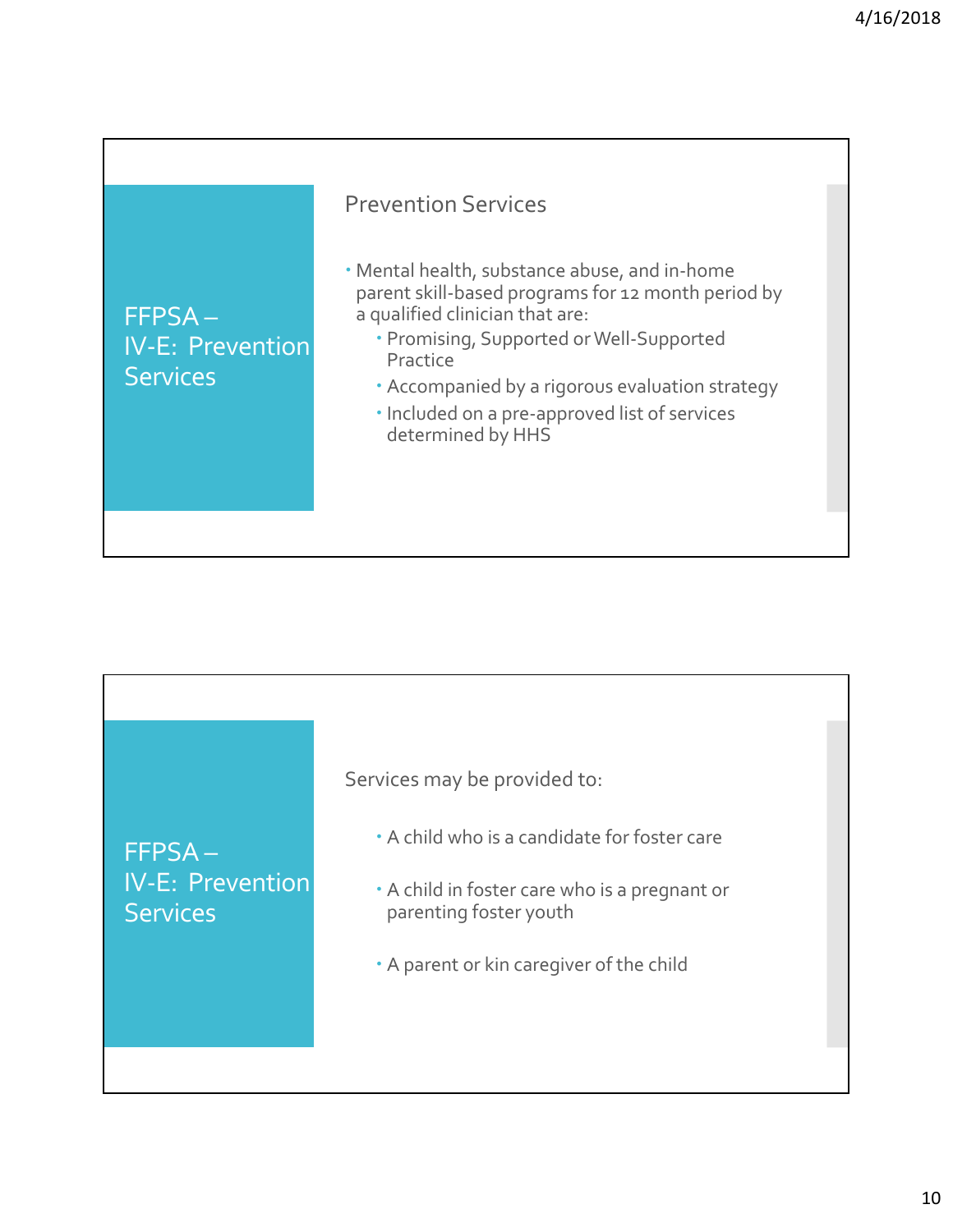FFPSA – IV‐E: Prevention **Services** 

## Definition of candidate for foster care:

- A child who is identified in a prevention plan as being at imminent risk of entering foster care (regardless if eligible for foster care maintenance payments or is or would be eligible for adoption assistance or kinship guardianship assistance payments) but who can remain safely in the child's home or in a kinship placement as long as services specified are necessary to prevent the entry of the child into foster care.
- $\cdot$  Includes a child whose adoption or guardianship arrangement is at risk of a disruption or dissolution that would result in a foster care placement.

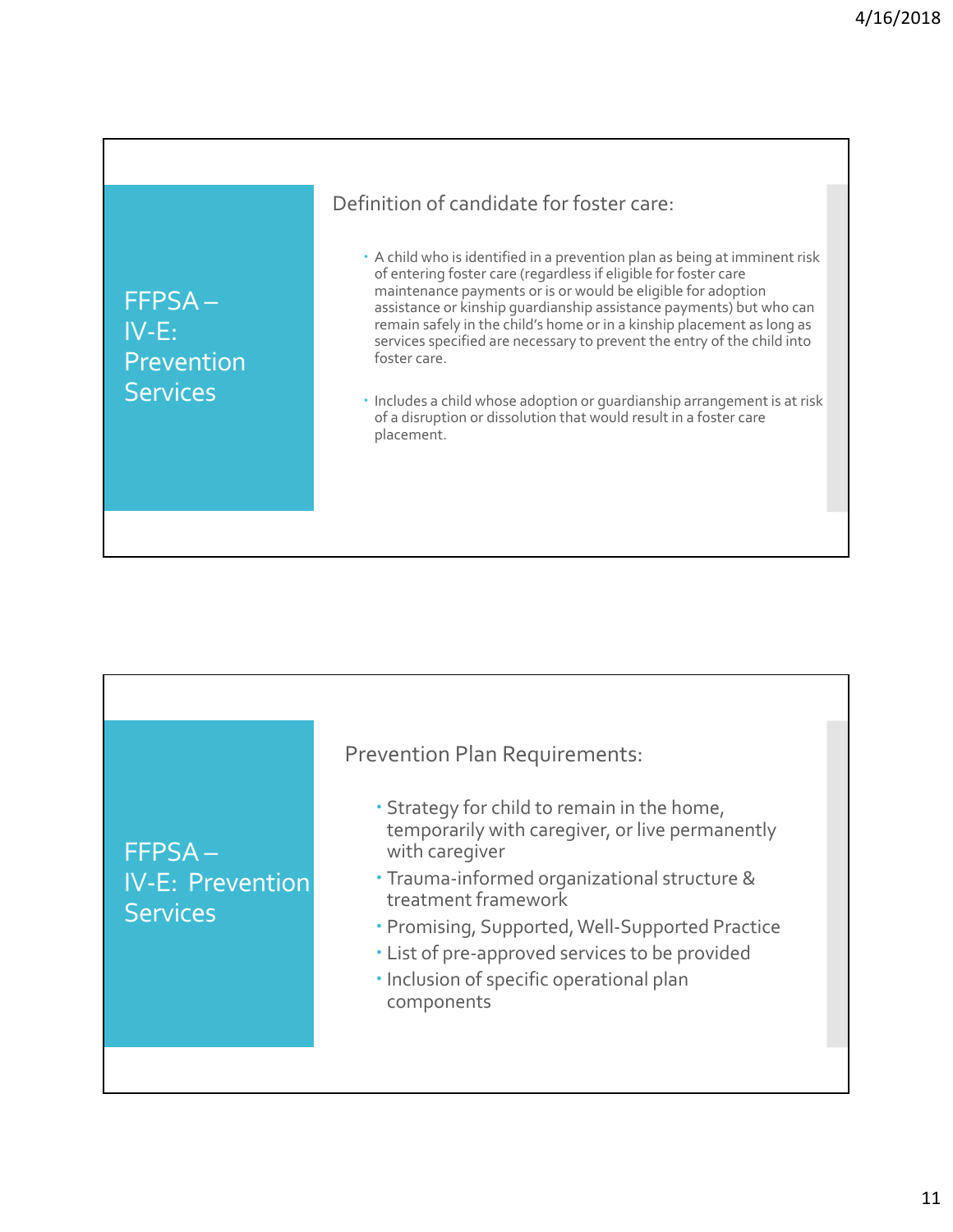| <b>FFPSA: IV-E</b><br>Prevention<br><b>Services</b> | • Promising Practice:<br>· Supported by at least one study<br>· Utilized a control group<br>• Supported Practice:<br>· Supported by at least one study<br>· Utilized a random-controlled trial (or at least a quasi-experimental<br>design)<br>• Conducted in a practice setting<br>• Demonstrated sustained effect for at least 6 months<br>. Well-Supported Practice:<br>· Supported by two studies<br>· Utilized a random-controlled trial (or quasi-experimental design) |
|-----------------------------------------------------|------------------------------------------------------------------------------------------------------------------------------------------------------------------------------------------------------------------------------------------------------------------------------------------------------------------------------------------------------------------------------------------------------------------------------------------------------------------------------|
|                                                     | • Conducted in a practice setting<br>· Demonstrated sustained effect for at least 1 year                                                                                                                                                                                                                                                                                                                                                                                     |
|                                                     |                                                                                                                                                                                                                                                                                                                                                                                                                                                                              |
|                                                     |                                                                                                                                                                                                                                                                                                                                                                                                                                                                              |

|                                              | <b>Federal Reimbursement:</b>                                                                                                                                                                                                                                                                                                                               |  |
|----------------------------------------------|-------------------------------------------------------------------------------------------------------------------------------------------------------------------------------------------------------------------------------------------------------------------------------------------------------------------------------------------------------------|--|
| <b>FFPSA: IV-E</b><br>Prevention<br>Services | . 50% Federal Financial Participation (FFP) - 10/1/19<br>· Switches to Federal Medical Assistance Percentage<br>(FMAP) in 2026<br>. 50% of services must be in "Well-Supported Practice"<br>category<br>• Must include a rigorous evaluation strategy -may be<br>waived<br>. 50% FFP for administrative costs and training costs<br>• Maintenance of Effort |  |
|                                              | <b>Effective Dates:</b><br>• Pre-approved list of services - 10/1/2018<br>· Funding - 10/1/2019                                                                                                                                                                                                                                                             |  |
|                                              |                                                                                                                                                                                                                                                                                                                                                             |  |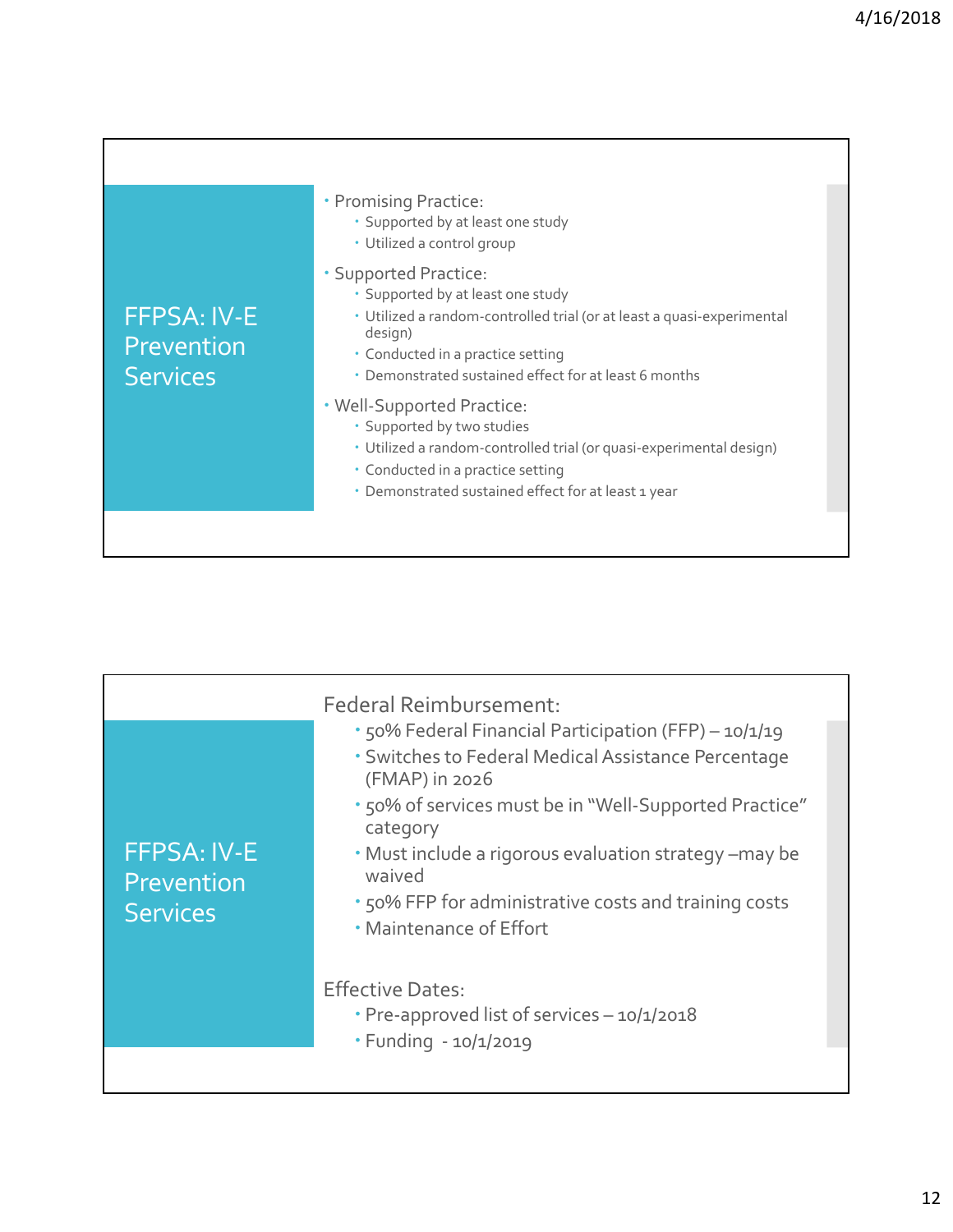٦

|                                                                   | <b>Placement Settings</b>                                                                                                                                                                                                                                                                                                                                                                                                                              |
|-------------------------------------------------------------------|--------------------------------------------------------------------------------------------------------------------------------------------------------------------------------------------------------------------------------------------------------------------------------------------------------------------------------------------------------------------------------------------------------------------------------------------------------|
| $FFPSA:IV-E-$<br>Placement<br>Settings &<br>Other<br>Requirements | • Qualified Residential Treatment Program (QRTP)*<br>· Specialized setting providing prenatal, post-partum,<br>or parenting supports for youth<br>. Supervised Independent Living Programs for youth<br>$18+$<br>. High-quality residential care and supportive services<br>to youth who are or who are at-risk of becoming,<br>sex trafficking victims (CSEC)<br>· Licensed Residential Family-Based Treatment<br><b>Facility for Substance Abuse</b> |

Г

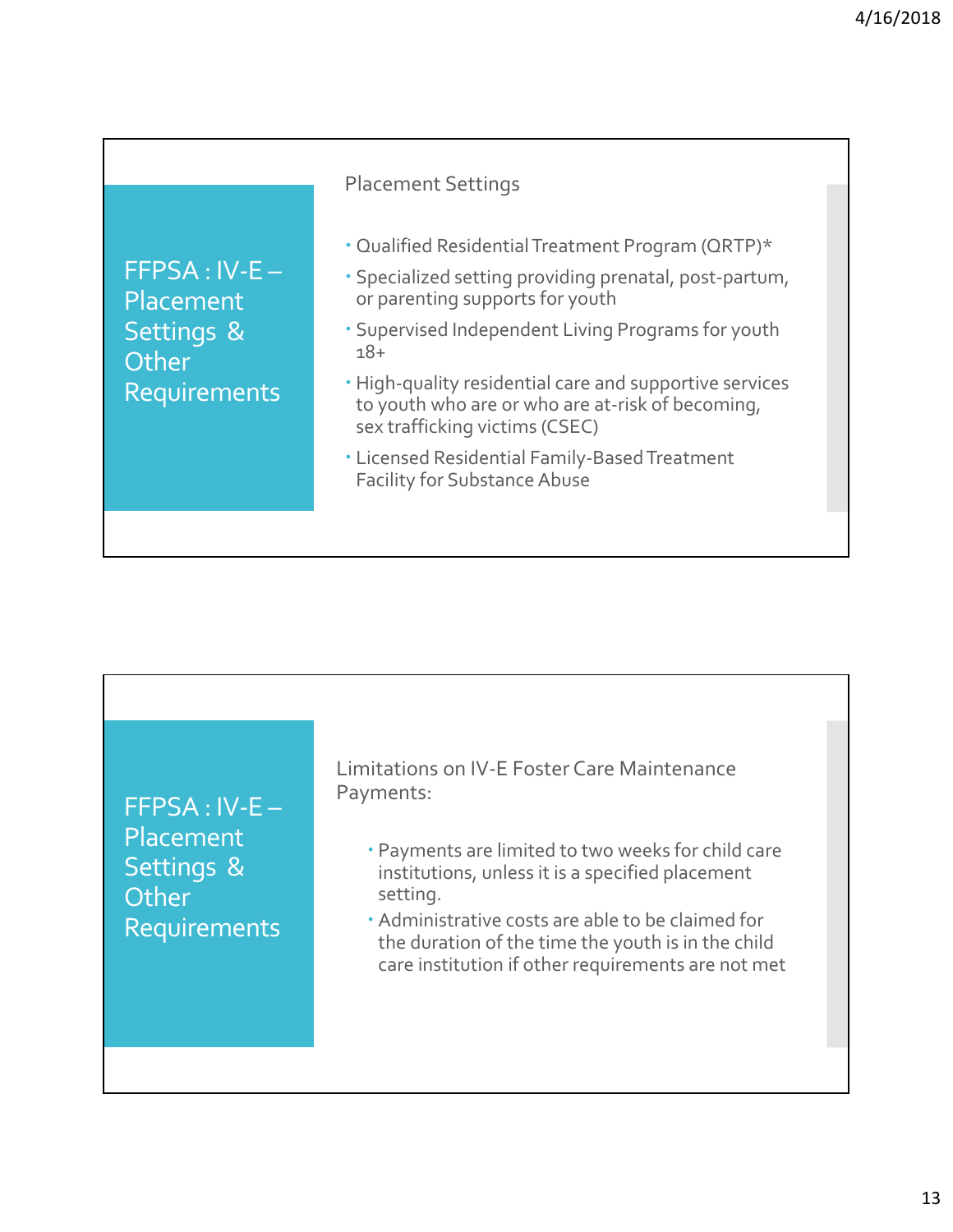

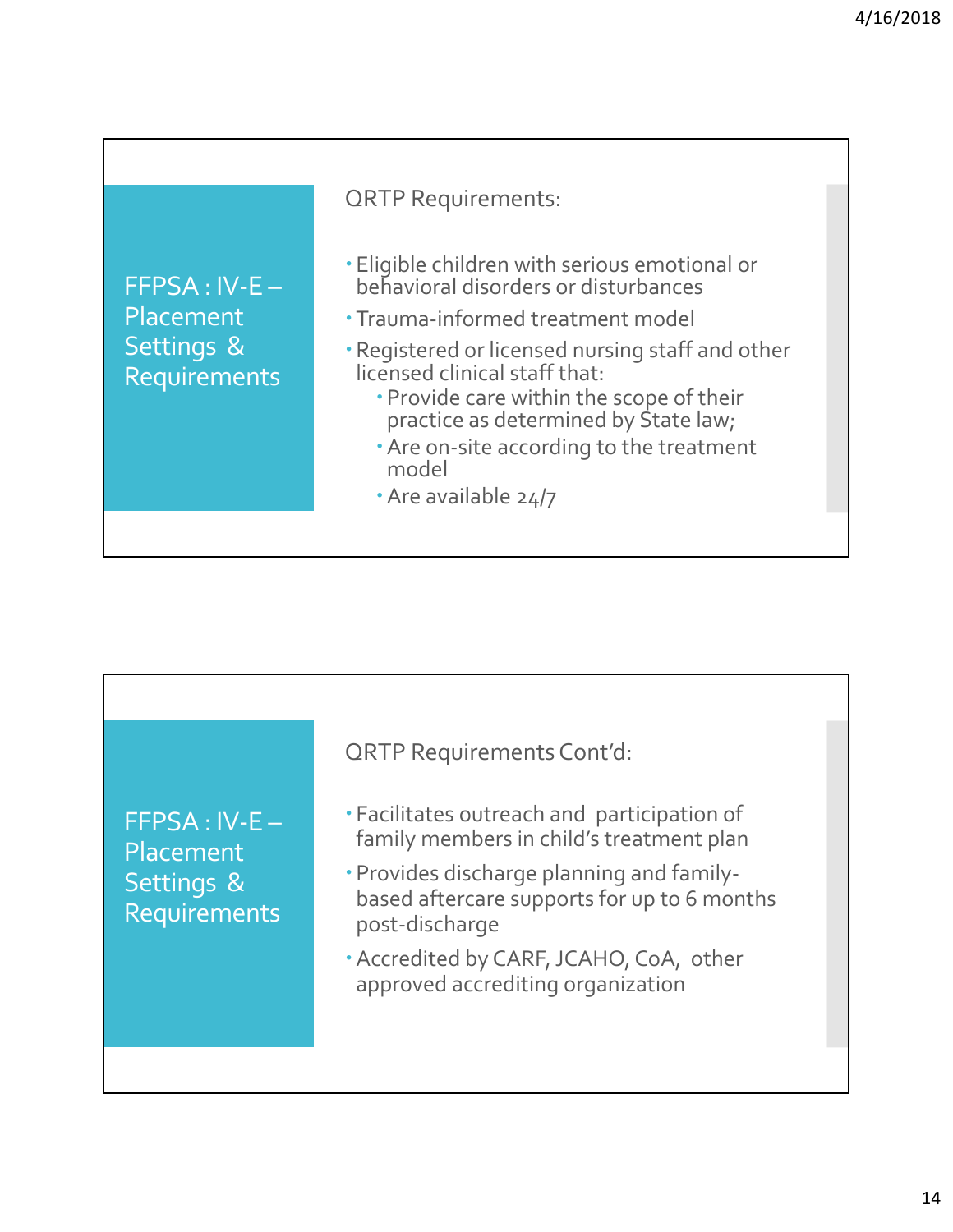FFPSA : IV‐E – Placement Settings & **Other** Requirements

Assessment & Documentation of Need for Placement in QRTP:

- W/in 30 days of the start of the placement, a qualified individual must conduct an assessment of the child, including but not limited, to determining the appropriate level of care
- Qualified individual is a trained professional or licensed clinician not an employee of the state and who is not connected to/affiliated with the placement setting – may be waived



Assessment & Documentation of Need for Placement in QRTP Cont'd:

- Work alongside of Family and Permanency Team during the assessment
- W/in 60 days of the start of each placement, court shall determine appropriateness of placement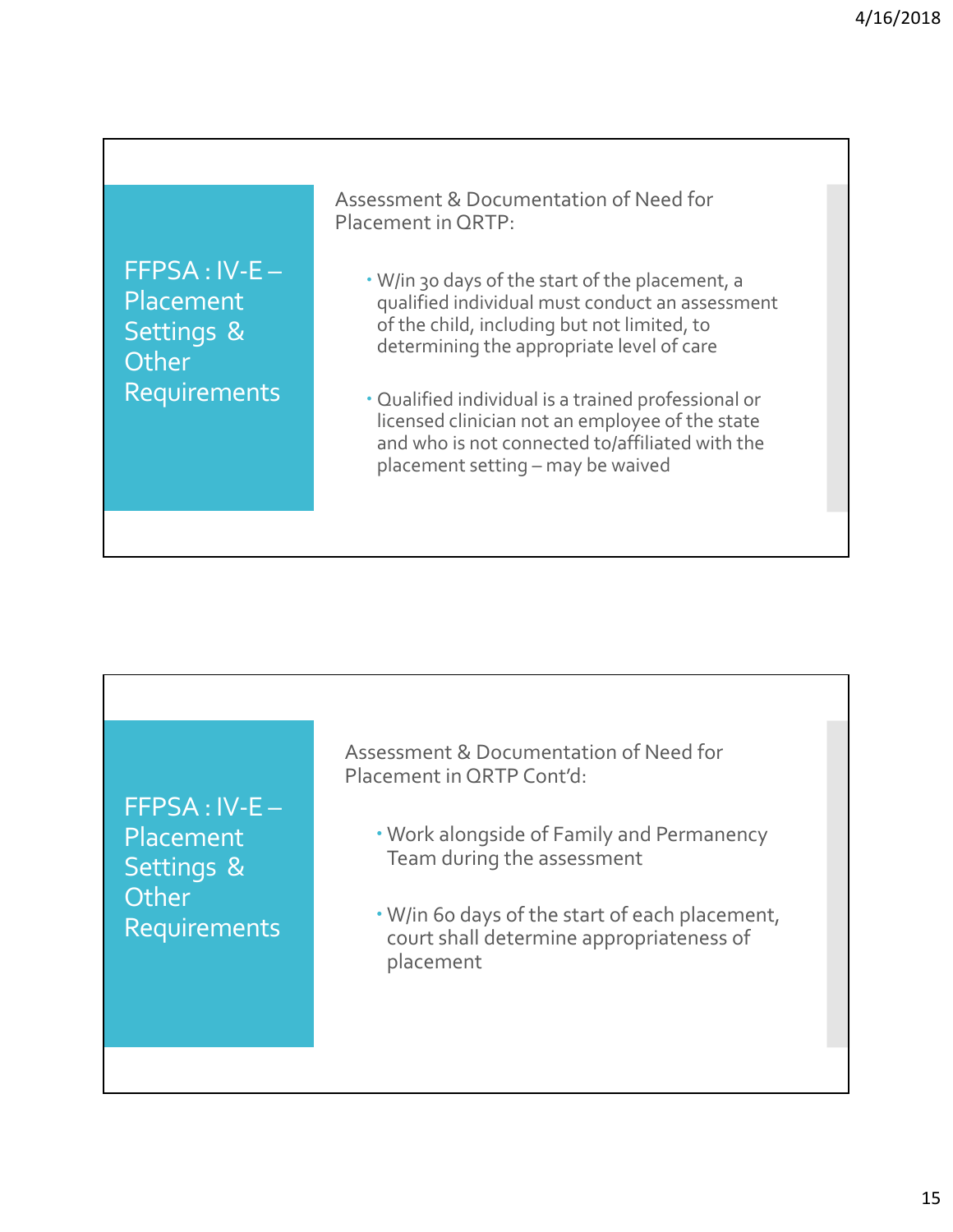FFPSA : IV‐E – Placement Settings & **Other** Requirements

Effective Dates:

- 10/1/2019 unless a delay is requested. States may only delay up to 2 years.
- $\cdot$  If delay is requested, state is not allowed to claim FC maintenance payments for prevention services over the same period of time.

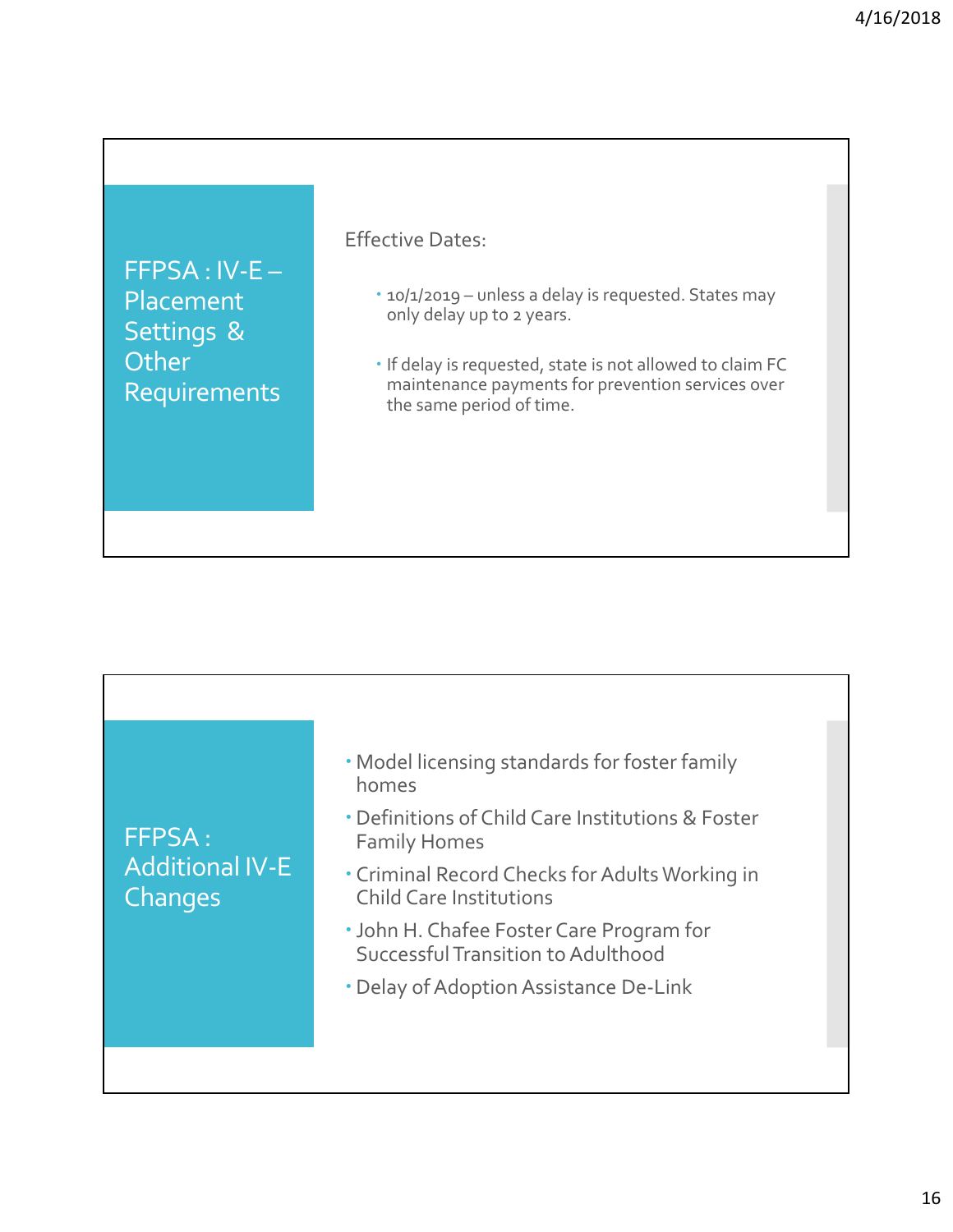| <b>FFPSA: IV-B</b><br><b>Provisions</b> | • Extends family reunification services for those receiving<br>substance use services to 15 months<br>• Regional Partnership Grants |
|-----------------------------------------|-------------------------------------------------------------------------------------------------------------------------------------|
|                                         | • National Electronic Interstate Compact Enterprise<br>(NEICE)                                                                      |
|                                         | • Additional reporting requirements to prevent Child<br>Abuse and Neglect Fatalities                                                |
|                                         | • Preventing Inappropriate Diagnoses                                                                                                |
|                                         | · Requires state to address developmental needs of<br>children under 5 years of age                                                 |
|                                         | · Data Exchange Standards                                                                                                           |
|                                         |                                                                                                                                     |

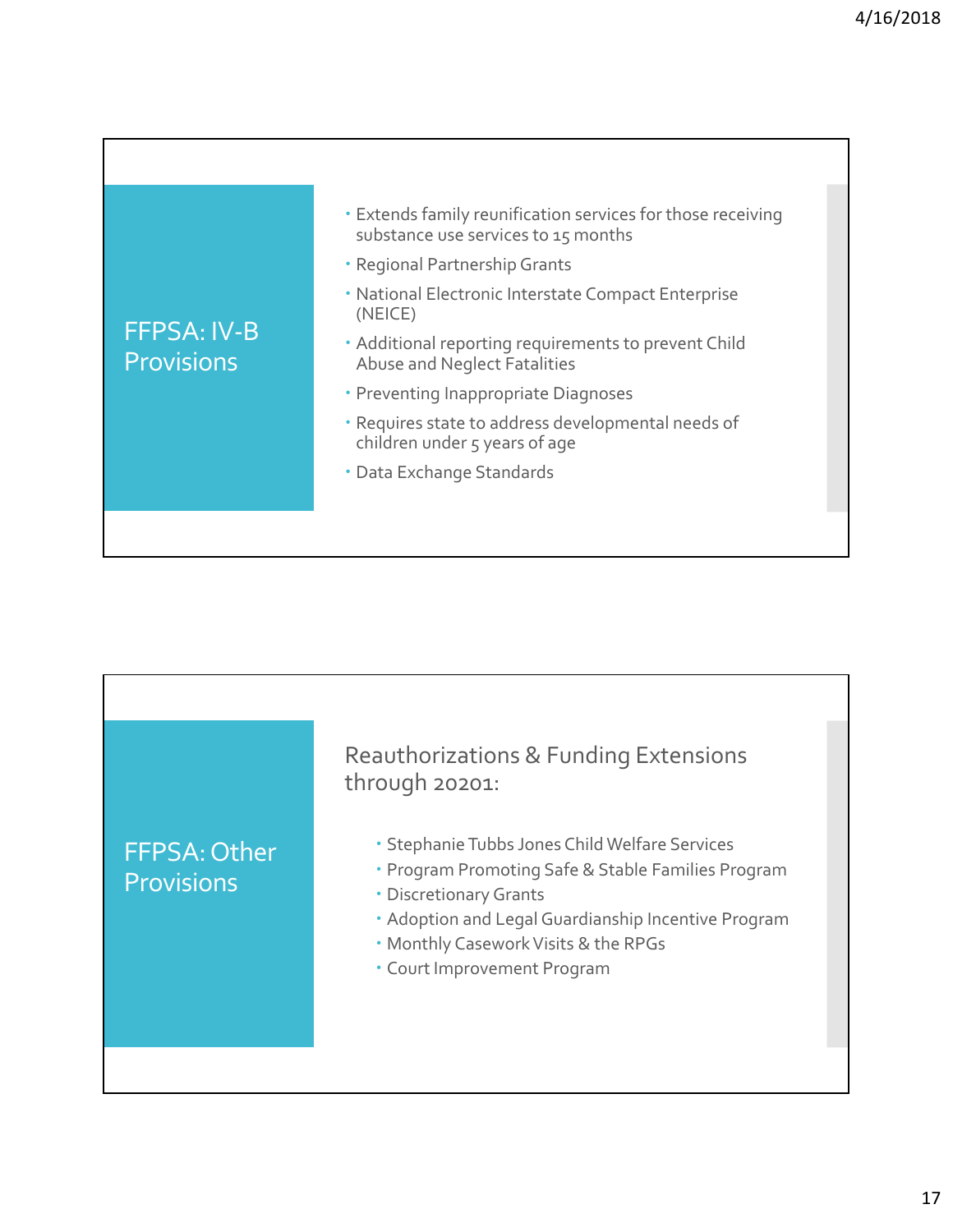